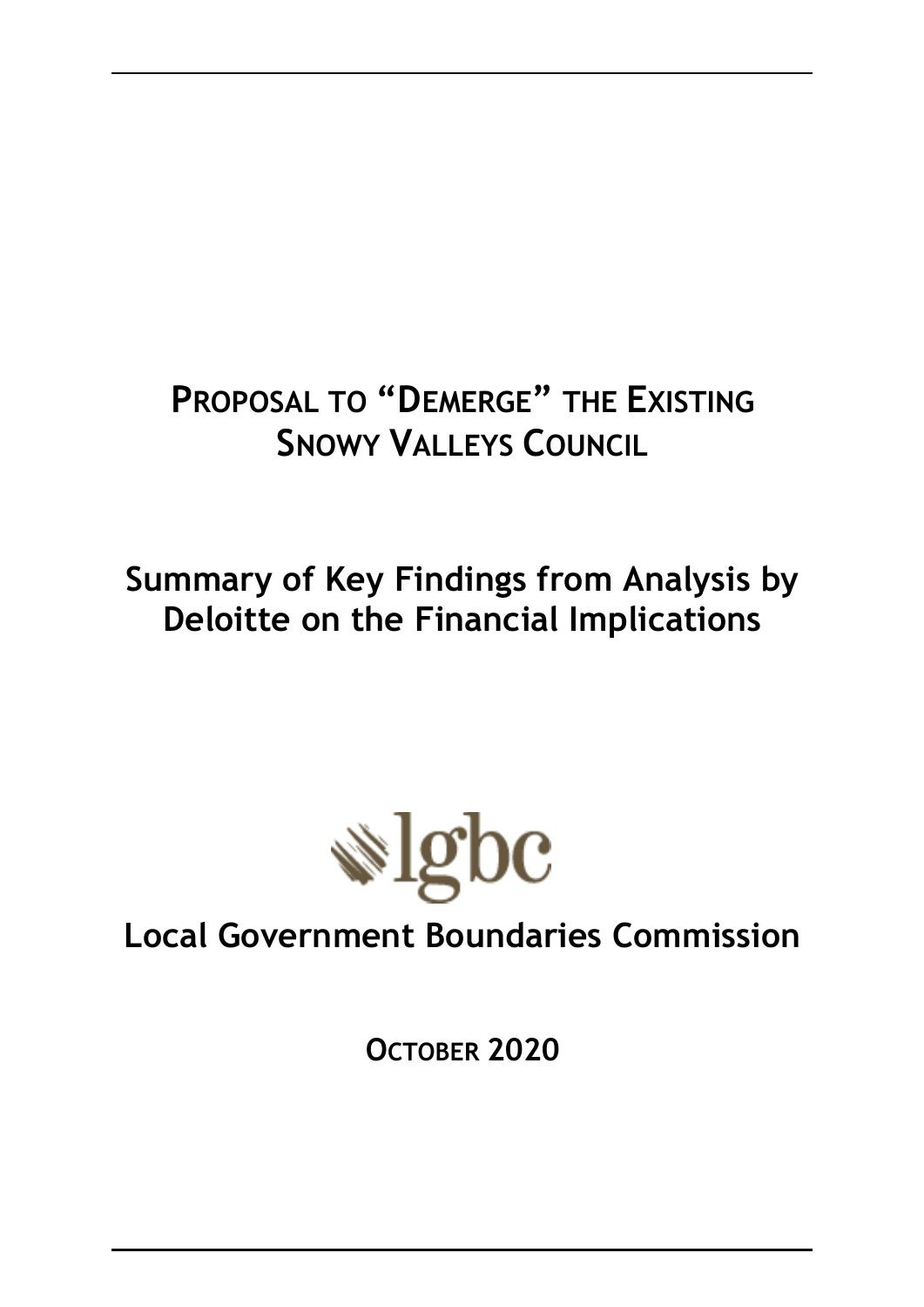# **1. BACKGROUND TO THIS DOCUMENT**

In February 2020, the Minister for Local Government referred to the Boundaries Commission a proposal that would, in effect, "demerge" the Snowy Valleys local government area into the two areas that existed prior to the 2016 merger.

In examining any proposal for a change in local government boundaries, the *Local Government Act 1993* requires the Boundaries Commission to have regard to a number of specified "factors". One of those factors (section 263(3)(a) of the Act) is -

"the financial advantages or disadvantages (including the economies or diseconomies of scale) of any relevant proposal to the residents and ratepayers of the areas concerned".

To assist in its consideration of this factor, the Commission engaged Deloitte Touche Tohmatsu to provide advice on the financial implications of the proposal. Details of the scope of the advice were set out in the Commission's 16 July media release available at [www.olg.nsw.gov.au/lgbc.](www.olg.nsw.gov.au/lgbc)

Deloitte's report to the Commission has not yet been finished. However the Commission is releasing this summary of what it considers to be the key findings and observations from Deloitte's work to date, in order that residents and ratepayers might have a better understanding of the financial advantages and disadvantages of the proposal ahead of the public inquiry sessions commencing 3 November and the close of written submissions on 13 November. The key findings and observations are based on Deloitte's analysis of information obtained from the Snowy Valleys Council and other sources, discussions with Council staff and Deloitte's own understanding of the issues involved.

*The contents of this summary should not be seen as representing the Commission's view on the financial advantages or disadvantages of the proposal.* In having regard to this factor, the Commission will consider all sources of information, including written submissions from residents and ratepayers, oral presentations at the public inquiry sessions, the final Deloitte report, benchmarking data compiled by the Office of Local Government, etc.

# **2. SNOWY VALLEYS COUNCIL**

## **Current Position**

- Since the merger, Snowy Valleys Council's (SVC) focus has been integrating the operations of the former Tumut and Tumbarumba councils, harmonising service levels and delivering a largescale program of infrastructure works enabled by one off merger and other capital grant funding.
- Operationally, the former councils are considered largely integrated under a single organisational structure, with harmonised systems, policies and processes in place. There has been little if any physical consolidation since the merger, with SVC retaining both Tumbarumba and Tumut service centres, depots and a service presence in smaller towns and villages.
- Post-merger activities that have impacted the SVC community include but are not limited to:
	- $\circ$  Approximately \$16.5m investment in new community assets across the region including \$10.7m in the former Tumbarumba shire and \$5.8m in the former Tumut shire
	- $\circ$  Investment in renewal of road, sewer and aged building assets which has reduced the infrastructure backlog and improved the average condition of assets
	- $\circ$  Harmonisation of some service levels across the region (e.g. cultural programs, introduction of new waste programs) and standardising user fees and charges
	- o Harmonisation of annual waste, sewer and water annual charges in FY19, which resulted in an increase in waste and sewer charges for all ratepayers and a reduction in water charges for Tumbarumba ratepayers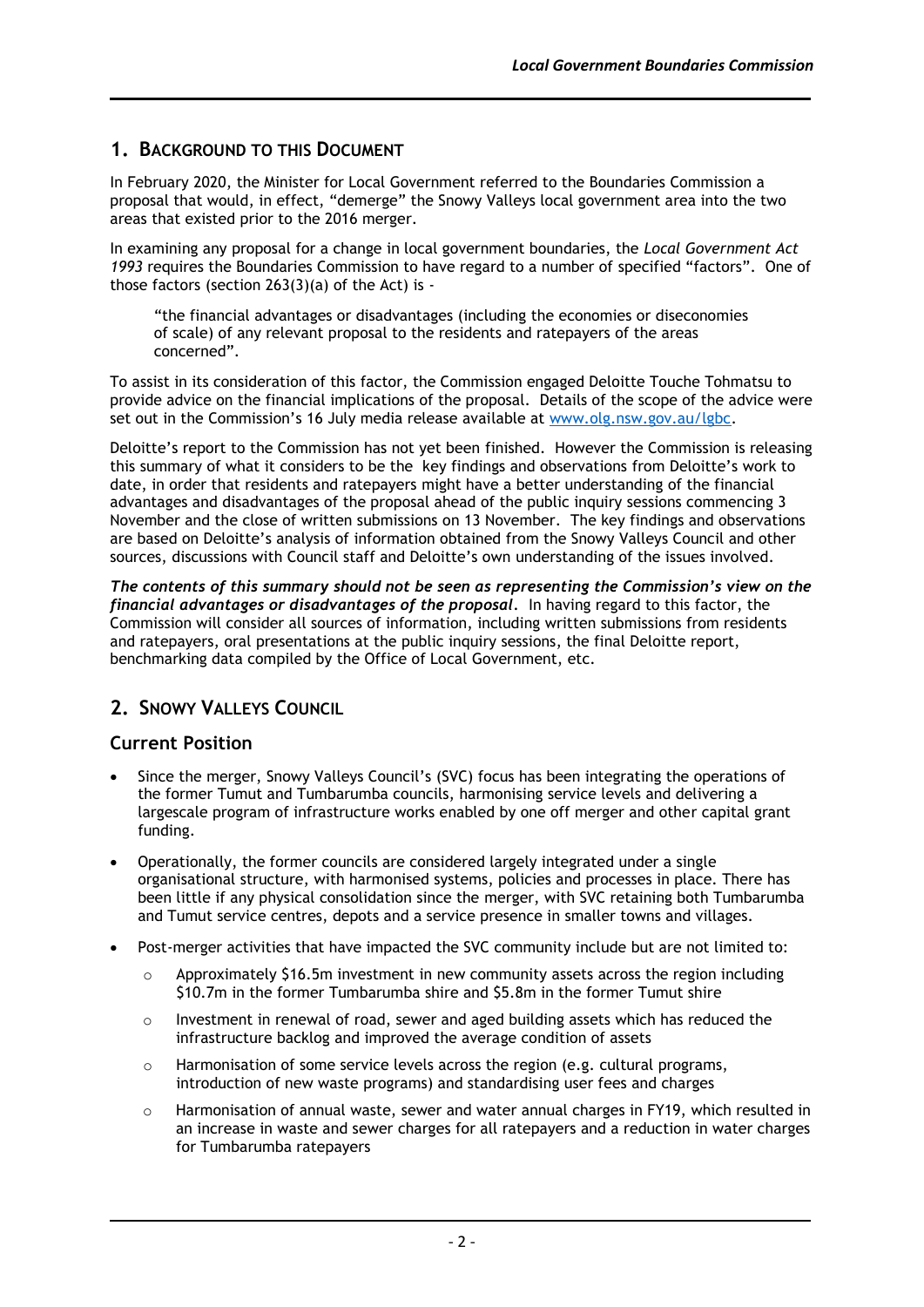$\circ$  Development of a Rates Harmonisation Strategy which, subject to community consultation, is expected to be implemented in FY22. The rates harmonisation is expected to result in a reduction in average rates for Tumut ratepayers and an increase in average rates for Tumbarumba ratepayers.

# **Overview of SVC's Financial Performance (FY17 to FY20)**

- SVC has reported a cumulative operating surplus in the four-year period since the merger, including the benefit of one-off merger implementation and Stronger Communities grant funding to support the integration and investment in community infrastructure projects.
- Excluding capital grants, SVC has incurred a cumulative operating deficit over the same period. This indicates SVC's reliance on capital grants to maintain adequate investment in asset maintenance and renewal, which benchmarking indicates is consistent with many other Rural and Large Rural councils.
- Year on year, SVC's operating results have fluctuated due to:
	- $\circ$  The timing of receipt of recurring operating grants
	- $\circ$  One off grant funding and costs relating to the merger implementation, specific community initiatives and emergency response events including but not limited to the 2019/20 bushfires
	- o Changes in accounting policy relating to the recognition of grant income.

| Figure 1: Net Operating Result Summary (FY17 to FY20) |             |             |             |              |            |
|-------------------------------------------------------|-------------|-------------|-------------|--------------|------------|
| $\mathsf{S}$ m                                        | <b>FY17</b> | <b>FY18</b> | <b>FY19</b> | <b>FY20</b>  | 4 Yr Total |
|                                                       |             |             |             | <b>DRAFT</b> |            |
| Rates and annual charges                              | 16.7        | 16.1        | 16.7        | 17.0         | 66.6       |
| User fees and charges                                 | 21.1        | 16.0        | 15.1        | 15.2         | 67.4       |
| Other revenue                                         | 2.5         | 2.7         | 2.8         | 3.4          | 11.5       |
| <b>Operating Grants</b>                               | 19.1        | 10.8        | 17.4        | 15.3         | 62.6       |
| Capital Grants                                        | 12.1        | 6.1         | 4.8         | 11.7         | 34.7       |
| Income                                                | 71.6        | 51.7        | 56.8        | 62.7         | 242.7      |
| Employees                                             | (18.6)      | (18.4)      | (18.2)      | (20.6)       | (75.8)     |
| Materials                                             | (20.2)      | (14.8)      | (15.9)      | (18.4)       | (69.3)     |
| Depreciation                                          | (12.3)      | (10.5)      | (11.6)      | (11.7)       | (46.2)     |
| Other operating expenses                              | (6.4)       | (5.4)       | (5.4)       | (6.0)        | (23.2)     |
| Non Operating Expenses                                |             |             |             |              |            |
| Loss on disposal of assets                            | (2.3)       | (1.1)       | (2.5)       | (2.0)        | (7.9)      |
| Asset impairments                                     | (2.8)       | (4.0)       | 0.0         | 0.0          | (6.8)      |
| Expenses                                              | (62.5)      | (54.3)      | (53.6)      | (58.7)       | (229.1)    |
| Net Operating Result                                  | 9.1         | (2.7)       | 3.2         | 4.0          | 13.6       |
| Net Operating Result before capital grants            | (3.0)       | (8.8)       | (1.6)       | (7.7)        | (21.1)     |
| Key Operating Ratios                                  |             |             |             |              |            |
| Operating Performance Ratio (%)                       | 3.4%        | $-8.0%$     | 1.8%        | $-11.1%$     |            |
| Own Source Revenue (%)                                | 56.4%       | 66.8%       | 61.0%       | 56.9%        |            |

#### **Figure 1: Net Operating Result Summary (FY17 to FY20)**

Notes:

∙ FY17 reflects a 13.5 month period from 13 May 2016 to 30 June 2017.

FY20 accounts are draft only and are therefore subject to change.

∙ Operating Performance Ratio measures how well local councils contain expenses within revenue. The benchmark set by the Office of Local Government (OLG) for the ratio is greater than 0%.

∙ Own Source Revenue measures a council's fiscal flexibility and the degree to which it relies on external funding sources such as operating grants and contributions. The benchmark set by OLG for the ratio is greater than 60%.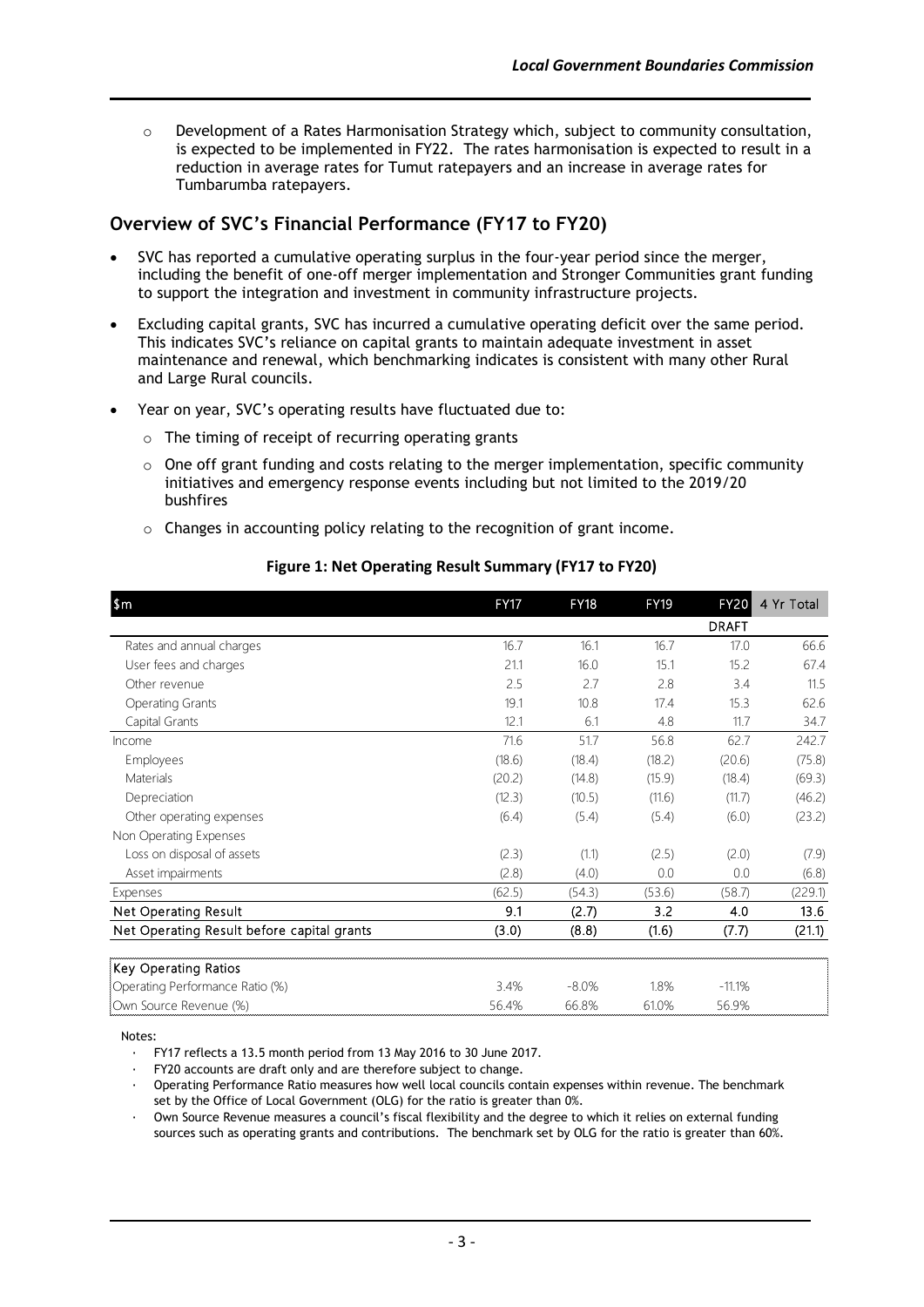# **SVC's Cost Base**

- To date, SVC has not realised economies of scale or net savings as a result of the merger. However, this is not inconsistent with the pre-merger modelling which assumed minimal if any savings in the first four years due to integration activities and staffing protections in place under the Act. These staffing protections include:
	- o no forced redundancy of non-senior staff for three years (expired June 2019)
	- $\circ$  Tumbarumba and Khancoban, as Rural Centres (with population  $\leq$  5,000), to maintain the same level of staff as was employed immediately prior to the merger.
- In relation to SVC's organisational structure:
	- $\circ$  the current approved structure is 225 FTE which is approximately a 3 FTE (net) increase on pre-merger staffing levels. Gross savings realised in relation to redundant executive roles following the merger have been reinvested in service delivery and enhancing organisational capability, particularly in areas of governance, project and financial management.
	- $\circ$  excluding annual award increases, the average cost per employee has increased since the merger due to:
		- o a wage harmonisation project completed in 2017 which aligned roles, grades and salary levels across the new council. This resulted in a net wage increase for some Tumbarumba roles in order to align with salary bands under the Act.
		- $\circ$  a higher degree of functional specialisation in the organisation, including the aforementioned investments in governance, project and financial management capability to meet the operational and regulatory reporting requirements of the larger council.
	- $\circ$  In November 2019, following expiry of the transitional staffing protections in June 2019, SVC undertook a restructure which is estimated to deliver c\$0.4m net annual savings.
- In relation to other operating costs:
	- $\circ$  Materials and depreciation costs have increased in the period since the merger relating to: higher cost of service delivery harmonisation (including new waste programs) and higher indirect asset costs (including depreciation) as a result of investments in new infrastructure and asset renewal, partly funded by one-off merger and other capital grants.
- Since the merger, approximately \$62m has been invested in capital projects, including new infrastructure, asset renewal and maintenance. As a result, SVC's Infrastructure Backlog Ratio has reduced to minimal levels (0.05% as at 30 June 2019) and the average quality rating for assets across the region has improved.

# **SVC's Long Term Financial Plan**

- SVC's Long Term Financial Plan targets financial sustainability by 2030 which it defines as:
	- o achieving an operating surplus before capital grants; and
	- o maintaining adequate funding of asset renewal.
- In order to achieve financial sustainability by 2030, SVC is relying on:
	- o operating and capital grants remaining at minimum average historic levels;
	- o continuing RMS contract revenue, broadly in line with FY20 levels;
	- o income growth from its private works business; and
	- o a modest reduction in employee and materials and contracts expenses.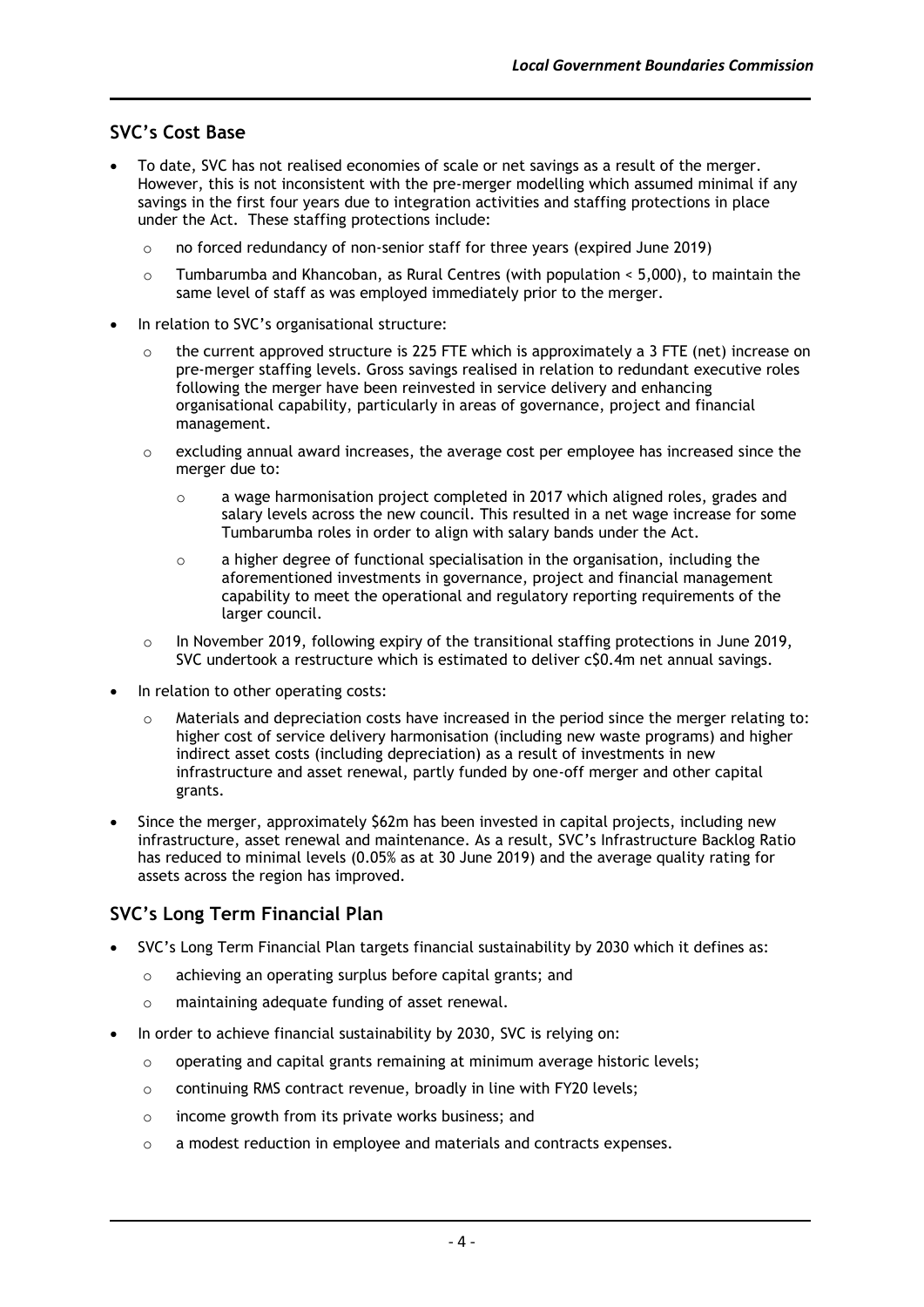- SVC's Long Term Financial Plan to 2030 assumes no Special Rate Variations or material changes in service levels.
- The full year benefit of the November 2019 organisational restructure is forecast by SVC to be realised in FY21. Any further employee cost savings will rely on natural attrition and be subject to an assessment of resourcing needs at that time.
- Materials and contract savings are targeted from FY21 as a result of planned procurement process improvements leveraging economies of scale of the merged council and the Canberra Region Joint Organisation of which SVC is a member.
- SVC's ability to achieve financial performance improvement targets may be constrained by:
	- o Geographic spread and community expectations in regards to service levels which limit asset and service consolidation opportunities
	- o Minimum Rural Centre FTE requirements in place for the Tumbarumba Shire
	- $\circ$  Increasing cost of asset maintenance and renewal associated with new infrastructure projects
	- $\circ$  Community stakeholder alignment in relation to the merger, service levels and financial sustainability objectives.

## **3. DEMERGER CONSIDERATIONS**

## **Demerger Costs**

- A demerger of SVC into the former council areas of Tumbarumba and Tumut would result in additional costs being incurred which, in the absence of specific funding, would need to be borne by the community.
- One-off costs which are likely to be incurred include but are not limited to: project resources to support transition management and community engagement, ICT system implementation costs, financial and legal adviser costs and rebranding costs. As there has been minimal physical or asset consolidation following the merger, there are not expected to be material costs to reestablish or replace fixed assets.
- Based on available benchmarks, one-off demerger costs are estimated to be in the range of \$1.6m to \$2.3m for Tumut and \$2.1m to \$3.1m for Tumbarumba. The higher cost range for Tumbarumba reflects slightly higher assumed transition costs, as well as a potential need to invest in upgrading its quality systems and processes to attain required private works accreditation, if that is to form part of its future financial sustainability plan.
- There is also expected to be additional recurring costs connected with re-establishing Councillor and Executive Leadership team structures, effectively reversing the gross savings realised on merger. This recurring cost is estimated to be in the range of \$0.4m to \$0.7m per annum for each council.
- As these demerger costs will ultimately be funded by the community, they have been presented below on a per rateable assessment basis. The ratepayer impact is more pronounced in Tumbarumba than Tumut due to the higher assumed separation costs and relatively smaller ratepayer base sharing the costs.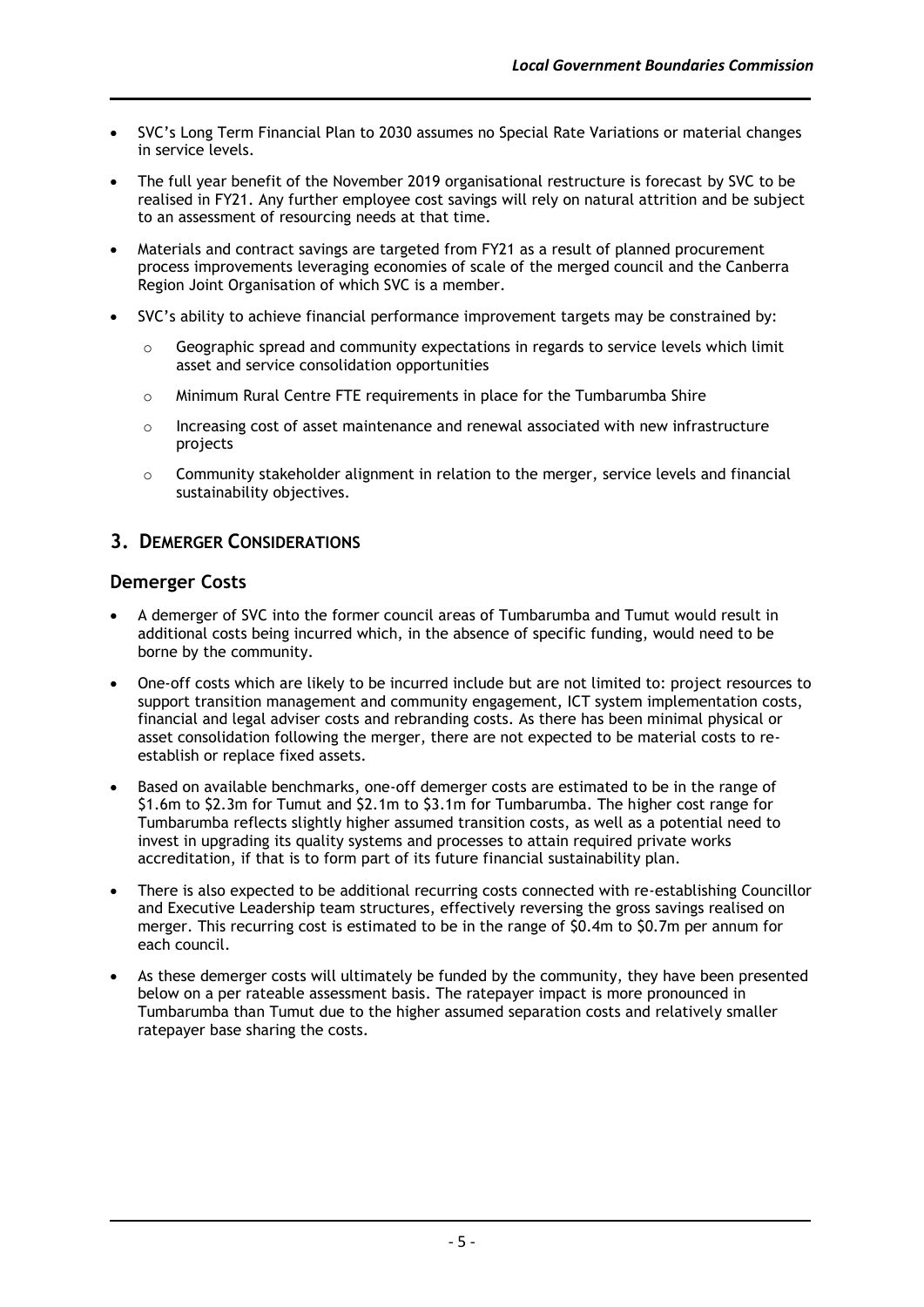| Indicative Demerger Cost Range |       | Tumut |       |       | Tumbarumba |       |
|--------------------------------|-------|-------|-------|-------|------------|-------|
| $\mathsf{S}$ m                 | Low   | High  | Mid   | Low   | High       | Mid   |
| One off separation costs       | 1.6   | 2.3   | 1.9   | 2.1   | 3.1        | 2.6   |
| Recurring costs                | 0.4   | 0.7   | 0.5   | 0.4   | 0.7        | 0.5   |
| Rateable Assessments (No)      | 6.346 | 6.346 | 6.346 | 2.466 | 2.466      | 2,466 |
| \$ / Rateable Assessment (\$)  |       |       |       |       |            |       |
| One off separation costs       | 244   | 366   | 306   | 839   | 1,273      | 1,056 |
| Recurring costs                | 55    | 110   | 84    | 142   | 284        | 215   |

**Figure 2: Demerger cost estimates and ratepayer impacts**

Note: Rateable Assessment numbers are per SVC's FY21 Revenue Policy dated 16 July 2020

The demerger costs as presented should be considered high level estimates and indicative only. The actual costs could be materially higher or somewhat lower depending on a number of factors including the ability of the councils to reach consensus on legal, financial and commercial separation matters (including the allocation of cash reserves) and the financial capacity of the new councils to fund such costs. Further investigation into key cost areas including ICT systems implementation and works division accreditation may also be warranted if a demerger proposal is to proceed further.

# **Financial Sustainability of New Councils vs "Base Case" (ie Continuing SVC)**

- In order to assess councils' financial viability under both a Base Case and demerged scenarios, Deloitte has undertaken high level modelling to identify the estimated 'gap' to achieving a breakeven operating result before capital grants (as an indicator of financial sustainability) in FY25 (year 5). The modelling is based on SVC's FY20 draft financial result and Long Term Financial Plan assumptions, adjusted for known changes.
- The 'gap' to achieving a breakeven result in each scenario is presented on a per rateable assessment basis in the following table in order to illustrate the potential impact on ratepayers in a demerged scenario compared to the Base Case.

|                     | F'cast<br>Operating<br>Result* | Rateable<br>Assessments* | \$/ assessment | % variance to<br><b>Base Case</b> |
|---------------------|--------------------------------|--------------------------|----------------|-----------------------------------|
|                     | \$m                            | No.                      |                | %                                 |
| Base Case           | (5.9)                          | 8,812                    | (664)          | -                                 |
| Demerged Tumut      | (3.0)                          | 6,346                    | (478)          | $-28%$                            |
| Demerged Tumbarumba | (3.7)                          | 2,466                    | (1,498)        | 125%                              |

#### **Figure 3: Gap to FY25 Operating Surplus before Capital Grants on a per Rateable Property Basis (\$)**

\*Forecast Operating Result before Capital Grants in FY25 (year 5) based on high level scenario modelling \*Number of rateable assessments is per the FY21 Revenue Policy dated 16 July 2020

• The above analysis does not imply that the 'gap' can only be closed through rate increases – see later discussion.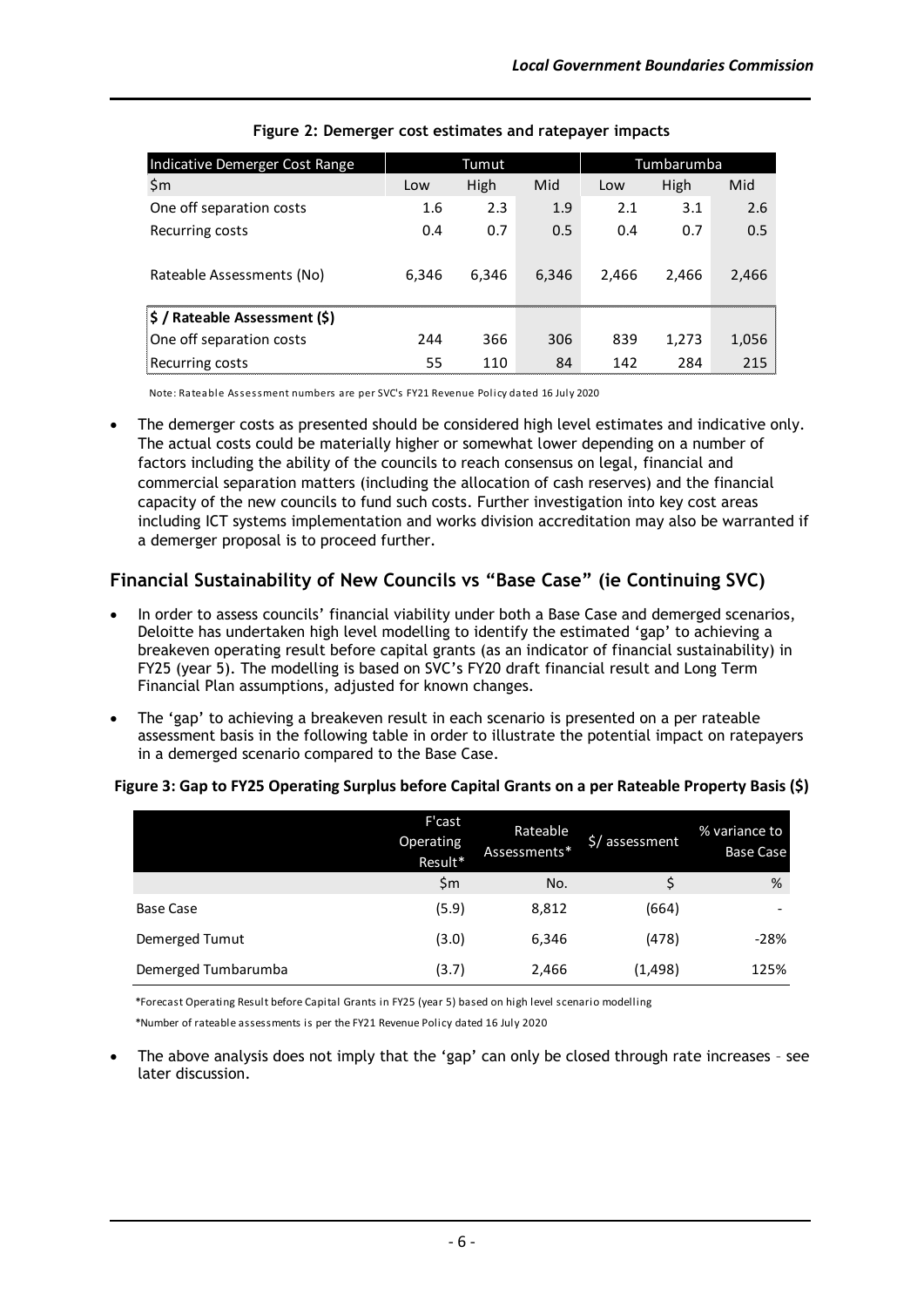# **4. BASE CASE OBSERVATIONS**

The Base Case scenario indicates that in FY25, SVC is forecast to incur an operating deficit before capital grants of \$5.9m which equates to approximately \$664 per rateable assessment. It should be noted that SVC's own Long Term Financial Plan does not target a breakeven result or financial sustainability until 2030.

The scenario analysis indicates a demerger could impact Tumut and Tumbarumba ratepayers differently, with Tumbarumba's financial capacity relatively more constrained than Tumut.

# **5. TUMBARUMBA DEMERGED SCENARIO OBSERVATIONS**

- The high level scenario analysis undertaken by Deloitte indicates that in FY25 (year 5), Tumbarumba's forecast operating deficit before capital grants is \$3.7m which equates to approximately \$1,498 per rateable assessment, 125% higher than the Base Case. This indicates that, in the absence of additional funding or major cost savings (which would impact service levels), Tumbarumba's ability to achieve financial sustainability in the next 5 years is likely to deteriorate in a demerged scenario.
- In addition, the modelling indicates Tumbarumba's cash reserves are at risk of being depleted in this period or at a minimum, Tumbarumba may need to significantly scale back planned capital works to maintain sufficient operating liquidity.
- The key factors influencing this outcome for Tumbarumba include:
	- o Less relative access to third party income due to:
		- Forecast private works revenue being mostly attributed to a new Tumut Council, as the private works business is centred at Tumut. Tumbarumba may also need to invest in upgrading its quality systems and processes to attain the required accreditation if private works income is to form part of its financial sustainability plans
		- A declining trend in RMS contract revenue over the last 4 years, driven by RMS budget allocations and procurement changes, which Tumbarumba was heavily reliant on to support its financial performance pre-merger.
	- $\circ$  A higher level of discretionary community services provided in Tumbarumba including childcare and aged care services, which are not considered viable for commercial operators
	- $\circ$  Higher average staffing costs relative to the pre-merger position as a result of the wages harmonisation completed in 2017
	- o A relative smaller population and ratepayer base that means the impact of any one-off items (including demerger costs) or other normal trading fluctuations are more pronounced.

# **6. TUMUT DEMERGED SCENARIO OBSERVATIONS**

- The high level scenario analysis undertaken by Deloitte indicates that in FY25 (year 5), Tumut's forecast operating deficit before capital grants is \$3.0m which equates to approximately \$478 per rateable assessment, 28% lower than the Base Case. This indicates Tumut's ability to achieve financial sustainability in the next 5 years is likely to be enhanced in a demerger scenario.
- The key factors influencing this outcome include:
	- o Revenue growth opportunities in the private works business which has historically been centred in Tumut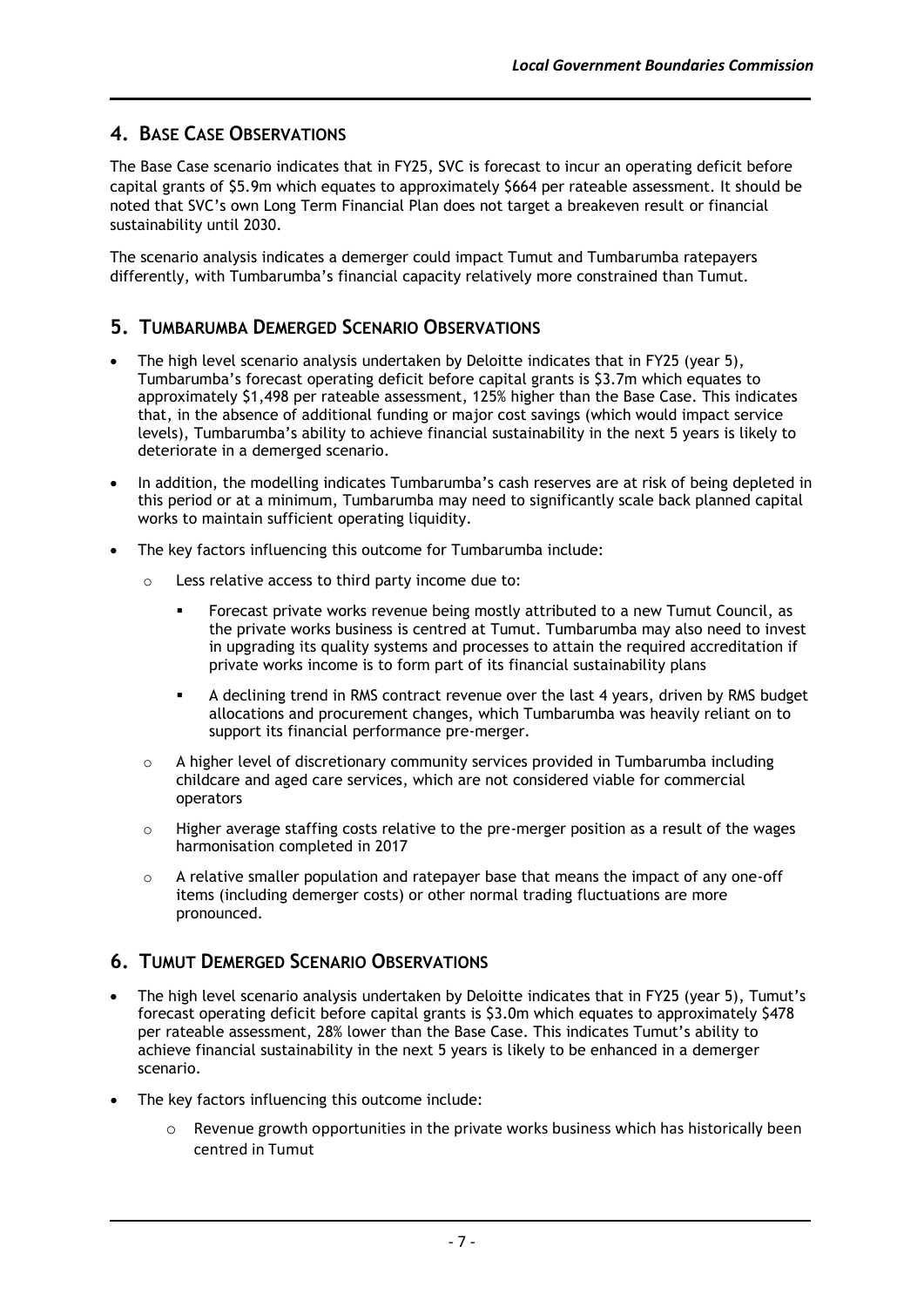$\circ$  A larger population and ratepayer base to absorb the impact of any one-off items (including demerger costs) and normal trading fluctuations.

# **7. PATHWAYS TO FINANCIAL SUSTAINABILITY**

- For clarity, the analysis in Figure 3 does not represent and should not be interpreted as an intention by councils to increase rates by these amounts under the Base Case or a demerged scenario, but is rather a comparative indicator of the demerged councils' capacity to achieve financial sustainability in that year, relative to the Base Case.
- In all scenarios, there are a range of factors which would impact each council's ability to achieve financial sustainability in the medium term while continuing to deliver adequate community services and invest in asset renewal. In targeting financial sustainability, councils are likely to employ a combination of initiatives which may include:
	- $\circ$  Securing additional operating grants or other third party revenue streams
	- o Special Rate Variations
	- $\circ$  Adjusting user fees and other annual charges. In the case of a new Tumbarumba Council, this may include restoring (increasing) water charges to pre-harmonised levels
	- $\circ$  Achieving cost savings through FTE reductions or implementing alternative operating or service delivery models such as outsourcing or shared service strategies with other councils. Demerged councils may have more flexibility to achieve cost saving in this regard, as the Rural Centre Minimum FTE requirements would no longer apply, however service levels would reasonably be impacted. It is also noted that in the case of Tumbarumba, the higher level of discretionary services provided in that community may also limit its capacity to achieve meaningful cost reduction or implement alternative service delivery models.
- The following sections illustrate the options that councils may implement to achieve a breakeven operating result (before capital grants). The tables show various combinations of (i) increases in rates and charges and (ii) additional external revenue and/or cost savings that would impact on the forecast operating result.

# **SVC Base Case Sustainability Pathway**

• As an example, if SVC could achieve a \$3-4m uplift in annual income from grants and third party contracts and/or cost savings relative to the forecast, a 10-15% average increase in rates and charges would be required to achieve a breakeven operating result before capital grants in that year. The required level of rate increases varies according to the level of incremental annual revenue and cost savings that can be achieved. SVC's capacity to achieve incremental income or savings over this period has not been tested.

|                     |                     |       | Increase in rates and charges |       |       |       |  |  |  |
|---------------------|---------------------|-------|-------------------------------|-------|-------|-------|--|--|--|
|                     | Ъm                  | 0%    | 5%                            | 10%   | 15%   | 20%   |  |  |  |
|                     | $\overline{2}$<br>- | (5.9) | (4.9)                         | (4.0) | (3.1) | (2.2) |  |  |  |
| Additional external | pulve<br>1.0<br>S   | (4.9) | (3.9)                         | (3.0) | (2.1) | (1.2) |  |  |  |
|                     | ost<br>2.0          | (3.9) | (2.9)                         | (2.0) | (1.1) | (0.2) |  |  |  |
|                     | 3.0<br>ŏ            | (2.9) | (1.9)                         | (1.0) | (0.1) | 0.8   |  |  |  |
|                     | 4.0                 | (1.9) | (0.9)                         | (0.0) | 0.9   | 1.8   |  |  |  |
|                     | puipuni<br>5.0      | (0.9) | 0.1                           | 1.0   | 1.9   | 2.8   |  |  |  |
|                     |                     |       |                               |       |       |       |  |  |  |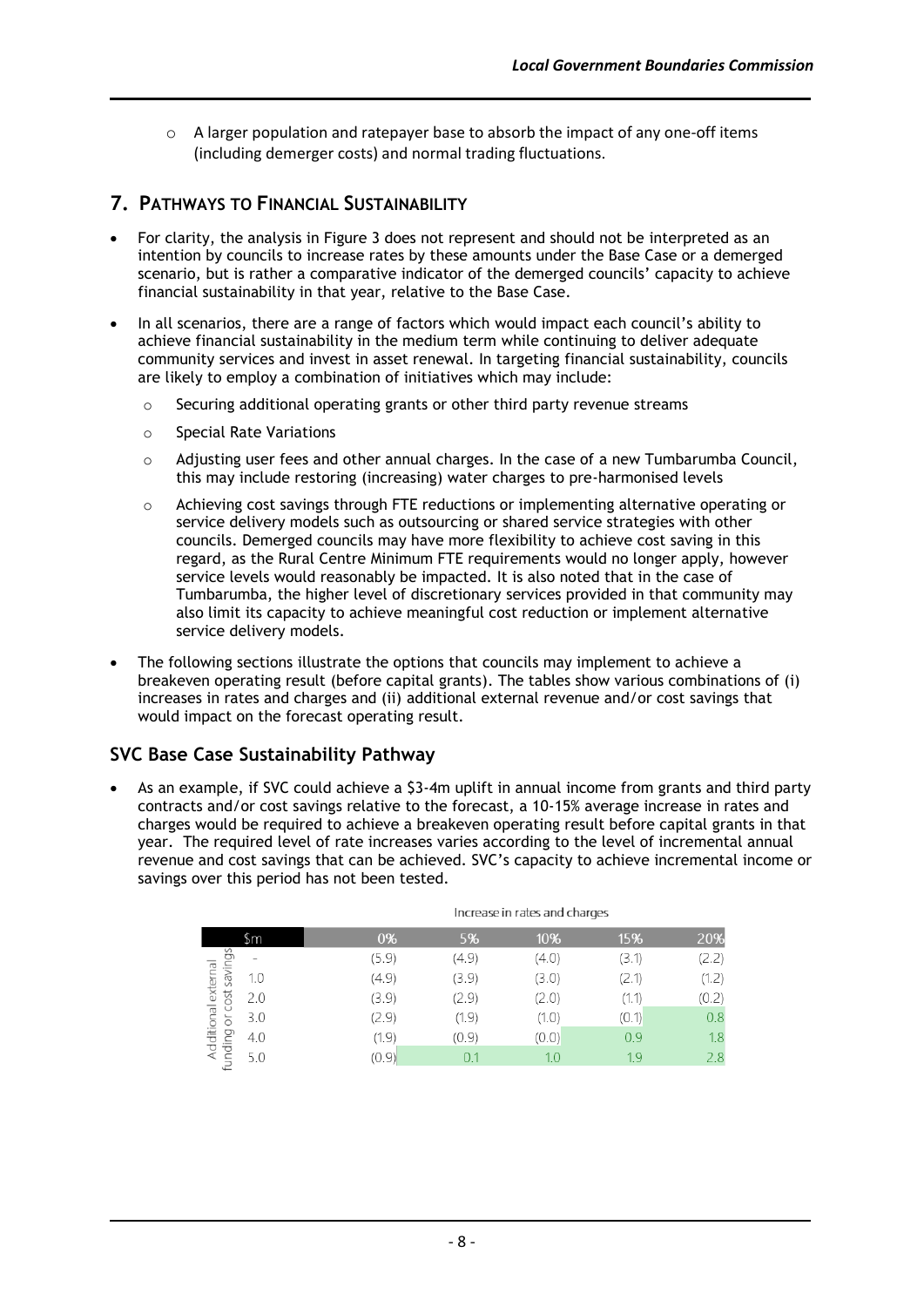# **Tumbarumba Sustainability Pathway**

As an example, if Tumbarumba could achieve a \$3m uplift in annual income from grants and third party contracts or in cost saving initiatives relative to the forecast, a 15-20% average increase in rates and charges would be required to achieve a breakeven operating result before capital grants in that year. Tumbarumba's capacity to achieve incremental income or savings has not been tested, however the constraints mentioned above relating to higher levels of discretionary services provided and access to private works revenue are relevant considerations.

|                               |     | Increase in rates and charges |       |       |                 |       |  |  |
|-------------------------------|-----|-------------------------------|-------|-------|-----------------|-------|--|--|
|                               |     | 0%                            | 5%    | 10%   | 15%             | 20%   |  |  |
| ₫                             |     | (3.7)                         | (3.4) | (3.2) | (2.9)           | (2.6) |  |  |
| ⊻<br>$\overline{\phantom{a}}$ | 1 N | 2.7)                          | (2.4) | 2.2)  | (1.9)           | (1.6) |  |  |
| ditiona<br>≒<br>ω             | 2.0 | (1.7)                         | (1.4) | (1.2) | (0.9)           | (0.6) |  |  |
| g<br>U                        | 3.0 | 0.7                           | (0.4) | (0.2) | 0.1             | 0.4   |  |  |
| exter<br>$\sim$<br>$\circ$    | 4.0 | 0.3                           | 0.6   | 0.8   | $4 - 4$<br>н. н | 1.4   |  |  |
|                               |     | 1.3                           | 1.6   | 1.8   |                 | 2.4   |  |  |

# **Tumut Sustainability Pathway**

As an example, if Tumut could achieve a \$2m uplift in annual income from grants and third party contracts or in cost saving initiatives, a 5-10% average increase in rates and charges would be required to achieve a breakeven operating result before capital grants in that year. Tumut's capacity to achieve incremental income or savings over this period has not been tested.

|                                         |     | Increase in rates and charges |       |       |       |       |  |  |
|-----------------------------------------|-----|-------------------------------|-------|-------|-------|-------|--|--|
|                                         |     | 0%                            | 5%    | 10%   | 15%   | 20%   |  |  |
|                                         |     | (3.0)                         | (2.4) | 1.7   | (1.1) | (0.4) |  |  |
| 느<br>넘<br>$\overline{c}$                | 1 N | (2.0)                         | (1.4) | 0.7   | (0.1) | 0.6   |  |  |
| æ                                       | 2.0 | (1.0)                         | (0.4) | 0.3   | 0.9   | 1.6   |  |  |
| Additi<br>$\overline{\mathbb{P}}$<br>U) | 3.0 | (0.0)                         | 0.6   | 1.3   | 1.9   | 2.6   |  |  |
| exter<br>ŏ                              |     | 1.0                           | 1.6   | 2.3   | 2.9   | 3.6   |  |  |
|                                         |     | 2.0                           | 2.6   | -21-2 | 39    | 4.6   |  |  |

# **Other Key Risks and Considerations**

Under both the Base Case and demerged scenarios, a critical assumption and a key risk to financial sustainability is that operating grant funding will remain in line with average historical levels and continue to be indexed in line with the Consumer Price Index. There is no known imminent policy change that would materially reduce or increase the level of operating grant funding in the short term, however with funding allocations subject to annual review and government budgets subject to reprioritisation, this remains a risk. Equally, if either or both councils were able to secure additional operating grant funding or third party revenue, this would enhance the forecast positions.

The other key risk identified is that planned financial performance improvement initiatives are not achieved.

To demonstrate the potential impact of key risks, as well as upsides, on the forecast financial position, Deloitte has also modelled downside and upside scenarios. In all scenarios:

- The impact on Tumbarumba ratepayers in a demerger is higher than the Base Case
- The impact on Tumut ratepayers in a demerger is lower than the Base Case.

The allocation of cash reserves is also a critical consideration in a demerger scenario as it underpins the short term liquidity position for the new councils. For the purpose of this analysis, cash reserves have been allocated in proportion to the 2016 pre-merger cash position (Tumut 61.0%;